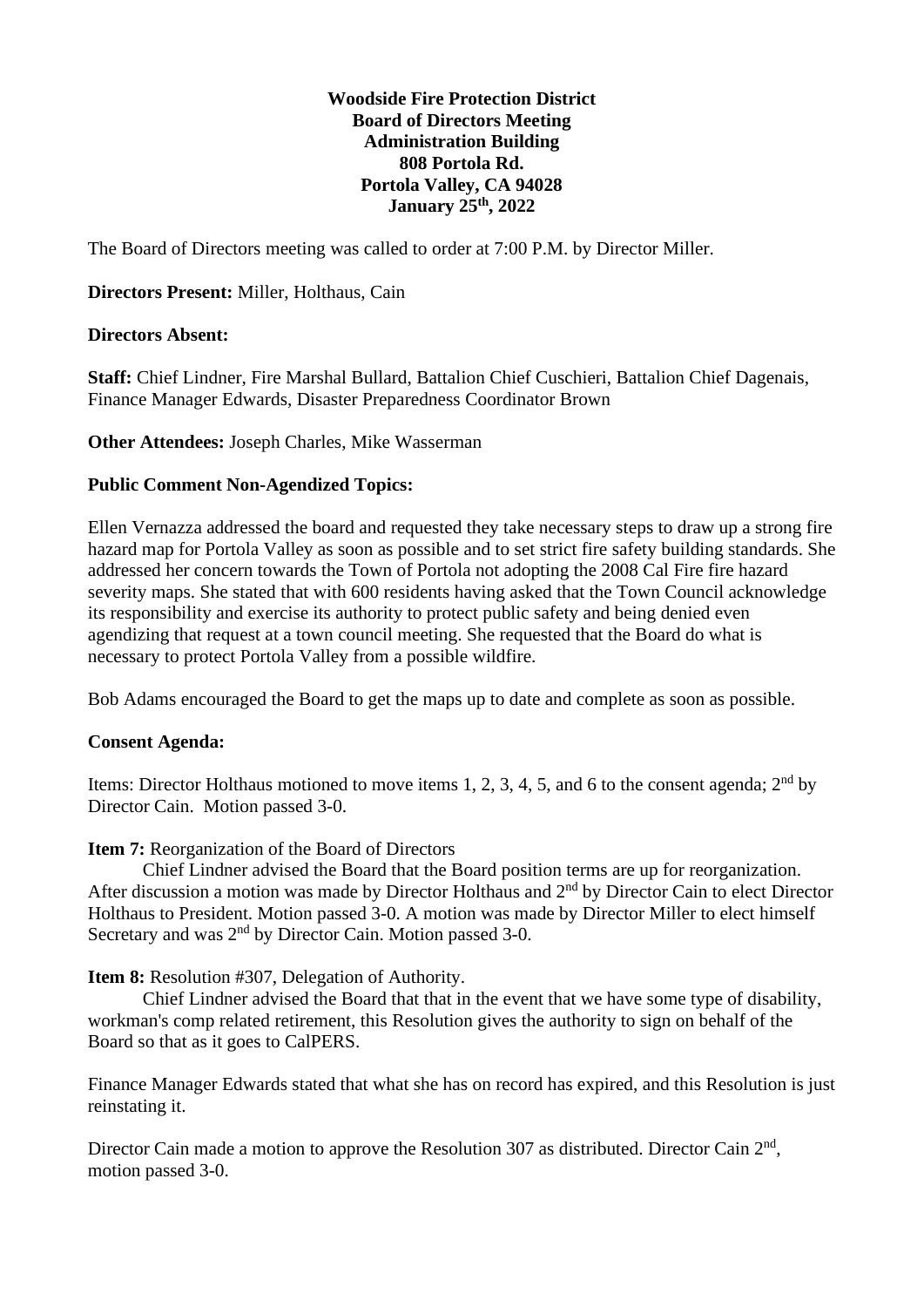**Item 9:** Seeking board approval to fund a comprehensive wildfire hazard and risk analysis of the Fire District.

Fire Marshal Bullard addressed the Board on the needs of a hazard and risk assessment of the fire district. He stated that highly detailed wildfire hazard maps can assist in the planning of desired land uses that reduce community's wildfire risks. By identifying likely wildfire locations and intensities, hazard maps help prioritize areas of concern and guide decision making efforts. In addition, wildfire hazard maps identify areas where development can take place safely with minimum risk exposure. Wildfire hazard maps can help guide the development review process for proposed subdivisions and existing structures, support education and outreach to homeowners and the public, supplement grant applications and funding requests, and improve regulatory planning with the wildland urban interface. Other benefits of wildfire hazard assessments include:

- providing the ability to stratify land use ordinances and development codes based on low to very high hazard areas.
- support the development of more detailed structural level risk assessments.
- educate the public and support outreach efforts to raise awareness of wildfire hazard.
- provide critical information to community wildfire protection plans, county comprehensive plans, hazard mitigation plans, safety elements and other guiding documents.
- Identify the least hazardous locations for neighborhoods and critical infrastructure like power lines and other utilities.
- Target neighborhoods and communities where enhanced mitigation measures are needed or where socioeconomic vulnerabilities make wildfire.
- And it provides base information for efforts to model effects of post-fire flooding or other rehabilitation and recovery issues.

Assessments of current conditions help land and resource managers better understand how risks are distributed across their landscape, identify which highly valued resources and assets face the greatest expected loss or benefit, and inform decisions relating to preparedness, planning and fuel treatment design.

Assessments of wildfire risk are critical for informing the development and implementation of cost-effective risk mitigation efforts, and comparative risk assessment can be used as a basis to evaluate different treatment options. Designing efficient fire management strategies involves asking:

- where can wildfire risk be best mitigated?
- what treatments and management activities are feasible?
- where can different treatments be implemented and to what extent?
- how will treatments affect various risk factors? Likelihood and intensity of fire.
- how will treatments affect potential impacts to your resources and assets?
- what combinations of activities can most cost-effectively mitigate wildfire risk?

In the aim of the hazard and risk assessment is to provide fire and land managers with a helpful set of guiding principles and tools for assessing and mitigating wildfires. Another important and critical aspect of a comprehensive hazard and risk assessment is the inclusion of the built environment in the hazard and risk assessment. Woodside Fire Protection District will be including the built environment in our assessment of the Fire District, as homes and neighborhoods built in and among the wildlands are not just vulnerable or exposed to wildfire, they are in fact an important cause of catastrophic destruction. Compelling evidence clearly demonstrates that increased density and inadequate separation of buildings from one another can be the most significant cause of home-tohome ignitions and fire. By placing ever more manmade structural fuels on hazardous lands and hazardous locations and in hazardous ways, we are exacerbating and indeed creating the very fire hazards that should concern us the most.

Why the identification and designation of very high fire hazard severity zones is important. According to Cal Fire, identification and designation of our highest hazard fire areas is the first and most important step responsible communities can take to reduce their risk. Such designations are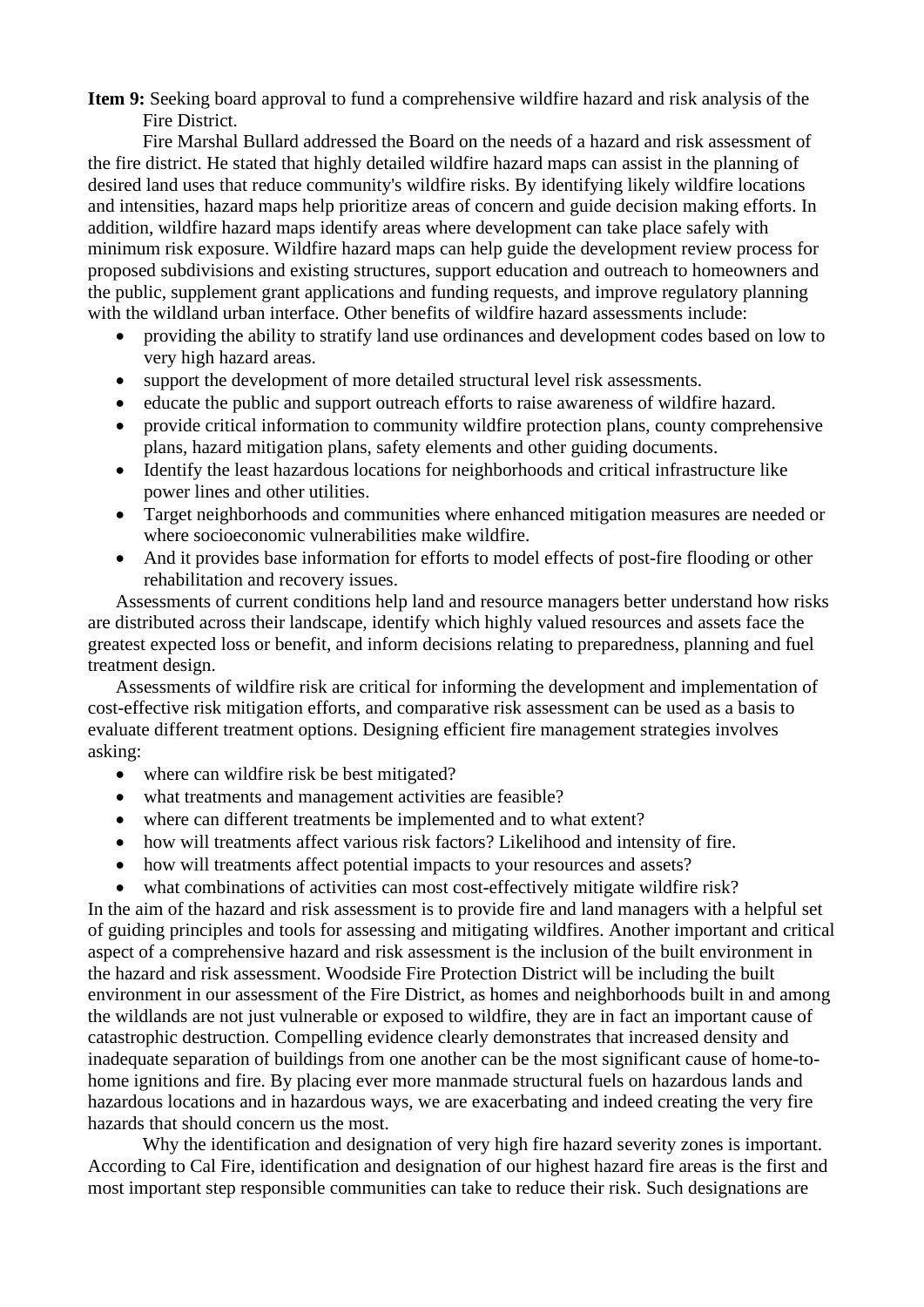needed to ensure that we fully comprehend the magnitude and severity of the hazard we confront, have adequate resources in place before a wildfire, and have the critical advance knowledge our fire service needs to anticipate fire behavior and manage both suppression and evacuation; educate decision makers and the public about the hazards we face so they can take appropriate land use, building and emergency response steps to reduce risks. We can't make prudent development decisions without this information; qualify for public and private grant funding to abate the risks, retrofit our homes and neighborhoods, and provide suitable defensible space, evacuation routes and mitigation measures to protect us.

Fire Marshal Bullard mentioned that the adoption of an ordinance by Woodside Fire Protection District that designates all the very high fire hazard severity zones within the district would ensure consistent application of the state's minimum fire safe development regulations throughout the district. While the state's minimum regulations currently apply in the jurisdictions of the district that have designated their very high fire hazard severity zones by local ordinance, they do not apply in jurisdictions which have not adopted such ordinances. Woodside Fire Protection District has both the authority and the responsibility to identify and designate the fire hazard severity zones within the district. Where substantial evidence shows that our hazard areas extend beyond those identified by Cal Fire, the district still has the authority to identify and designate them as well.

Fire Marshal Bullard advised the Board that Public Resource Code 4290.1 requires Cal Fire to establish criteria to identify communities that follow best practices for community risk reduction. Cal Fire is adopting regulations that establish 10 criteria, four mandatory and six optional, and to qualify for listings as a risk reduction community. Communities that make the list receive preferential scoring for Cal Fire grant funding for wildfire mitigation and planning. The very first mandatory criteria for a risk reduction community is adopting the local ordinance identifying and designating all very high fire hazard severity zones within the community's local response area. To get on the list, a community must satisfy all four mandatory criteria and at least two of the six optional criteria.

Cal Fire's risk reduction communities' programs required best practices, number one, town ordinance designating very high fire hazard severity zones. Number two, these are all the required submission of parcel maps for the very high fire severity zones based on regs. Submission, within the past 8 years of an updated safety element that addresses wildfire. And then the fourth is a report on compliance with Cal Fire recommendations.

Fire Marshal Bullard finished by stating the six optional best practices –

- Ordinance adopting minimum safe development, an
- Ordinance adopting defensible space standards that exceed state's minimum.
- Ordinance adopting a WUI code stricter than the state's. Zoning or special district ordinance with fire mitigation requirements that exceed state minimum.
- Ordinance for comprehensive retrofit of existing homes.
- The declaration of wildfire as a high priority hazard.

Director Miller reiterated that the process would be for WFPD to engage a third-party qualified consultant to look at the entire district, use the current standards of defining these zones, identify them as quickly as possible with the District's goal to clearly be a risk reduction community. Director Miller then asked why in the past and in other communities, some residents have fought this effort. He answered his own question by stating it may be the additional requirements put on homes and properties in these zones, and possible negative impact on insurance coverage. Director Miller summarized that he believes the whole district needs to have these zones designated as quickly as possible and we need to be a risk reduction community as fast as possible.

Director Holthaus asked Fire Marshal Bullard if there was evidence of what's happening in other communities outside of our district, that may be going through these same tough challenges and decision points.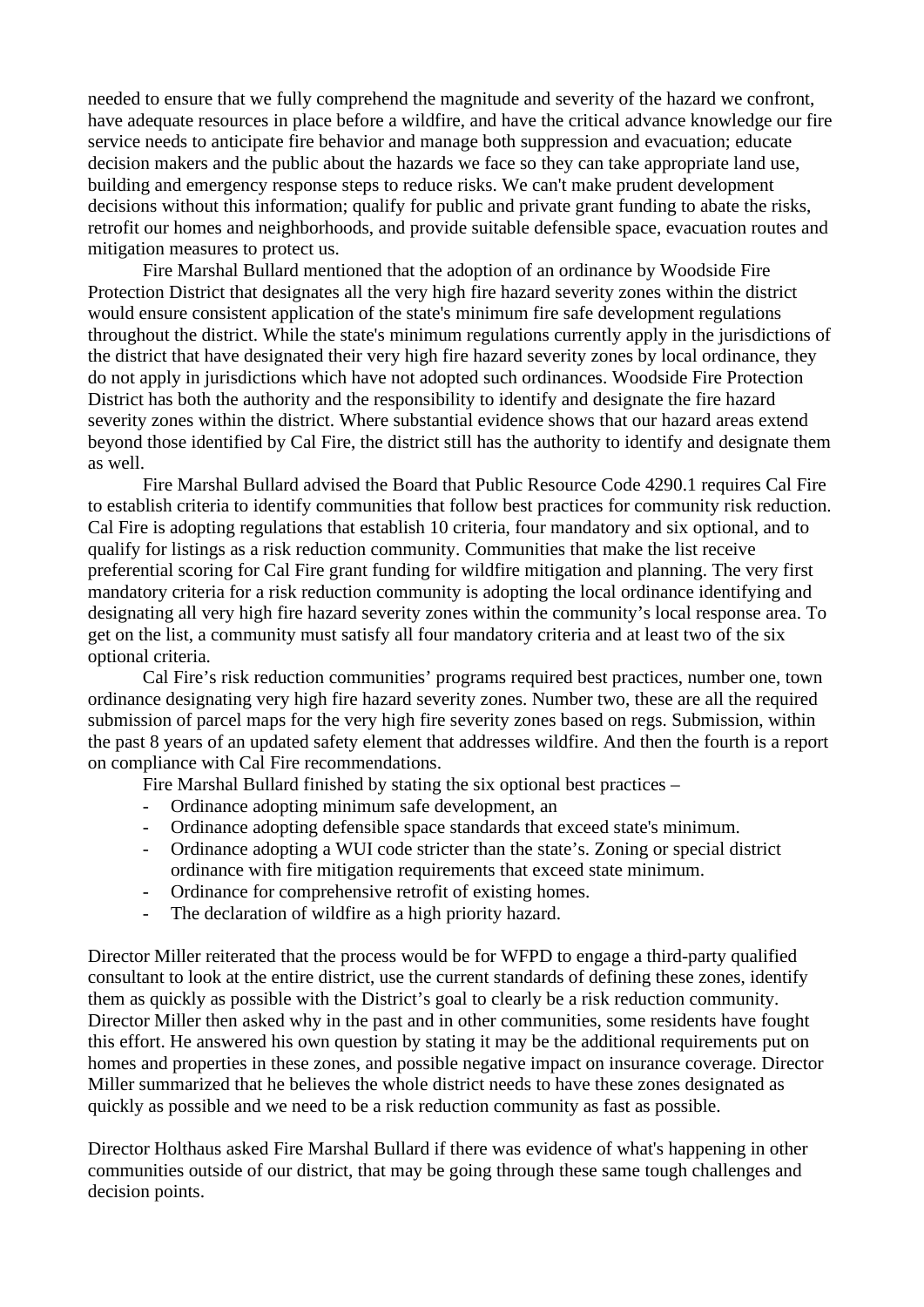Director Miller then asked which about which portions of the District took the Cal Fire maps and adopted them. Fire Marshal Bullard responded that Woodside and other areas of unincorporated San Mateo County have adopted the maps in their entirety. Portola Valley elected not to adopt the maps, in favor of applying Chapter 7A standards throughout PV.

Director Cain asked who would be paying for the analysis. Chief Lindner advised the Board that the intent will be to reach out to all the different jurisdictions within WFPD to see if they want to share the cost, but that lack of financial support would not prevent this project from moving forward.

At this time questions were addressed from the public.

Bruce Roberts stated he is a longtime resident and greatly appreciates what the district does to protect us. He stated that California has listed several priorities for running our government, and one of them is in government code 51179, that authorizes WFPD to issue the maps and also to designate by ordinance, high fire risk zones, if a local agency is not willing or able to do so, as in Portola Valley's case. Recently, bill SB9 was passed, which forces rural communities like PV to permit or allow a substantial increase in the housing stock. He stated that places like Portola Valley that do not have a map in place are very susceptible to very dangerous development, and the only protection they have, which is provided for specifically in SB9, is for areas that are designated very high and high fire zone and the town is able to control development size and layout of the improvements. He requested that WFPD force Portola Valley to be under the very high fire zone standard unless they adopt the current map. He stressed his concern about how the Town of Portola Valley has been handling the situation.

Robert Younge stated to the Board that he strongly supports and encourages the Board to fund a comprehensive hazard and risk analysis for our fire district to identify and designate the very high fire severity zones within the fire district, as well as adopting the state regulations implementing minimum fire safety standards for these designated zones. He mentioned he is a resident of Portola Valley for over 30 years, and he is very concerned for the safety of his community. He also pledged his significant support in personal work and financial assistance to this work. He also thanked the Board for all the efforts Fire Marshal Bullard has put forth helping the community.

Bob Turcott thanked Fire Marshal Bullard for bringing this forward and thanked the Board for responding so positively and promptly. He made the following points –

Right now, the FEMA Multi-jurisdictional Local Hazard Mitigation Plan is being finalized for the county. Each municipality provides its own data. Woodside and Portola Valley rank their natural hazards precisely identical. They are numerically the same risk rankings score for all hazards, all natural hazards, except for wildfire. Woodside ranks that as its highest risk by far. Portola Valley gives it about a third of the score, well below earthquake, well below landslide, significantly lower than whether, barely above flood, and barely in the medium risk range. He stated that it's just not plausible. He stated that it is critical for the fire district to give objective professional advice and analysis, independent and uninfluenced by town politics.

He mentions there are many approaches to housing risk assessment; Cal Fires' approach, the district's approach, and the approaches in 2008, neglect the biggest source of fuel on the landscape, and that structures. A 3000-square foot home has the latent heat of combustion that's more than 23 times greater than that of an acre of vegetation. In these modeling approaches, he stated that it's okay to neglect structures if the area that you're dealing with is like the continental divide, where the density is so low. But mentions that in a place like Portola Valley that has significant structures, structural fuel can't be neglected. He states that it is the highest source of fuel and heat and the fire on the landscape. He urged the Board to incorporate the right information to do the study. He also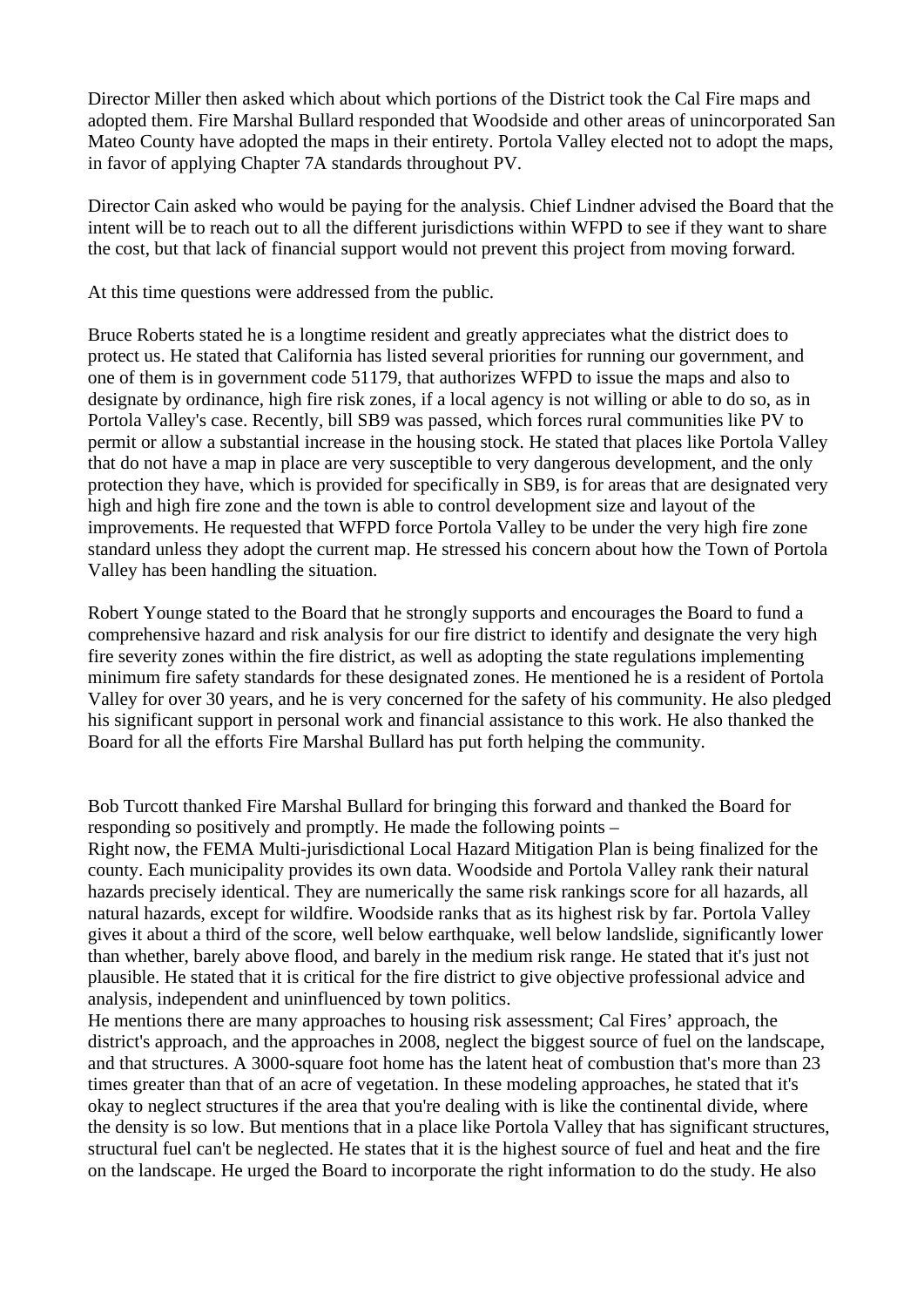mentioned that if financial support was needed from the community, he was sure it would be provided.

His final point is that by the end of the year Portola Valley will have to finalize both its safety element and its housing element. The data that WFPD provides will be critical for guiding, where and how PV plans for a 15 percent increase.

Rusty Day thanked Fire Marshal Don Bullard for a superb presentation on why this is so important and necessary. He expressed his hope that the presentation can be made and structured into an educational program for residents and town officials as well as the building department. He thanked Board for taking the initiative and acting on it. He thanked the men and women of the district and informed the Board that the residents deeply respect and appreciate what WFPD does for the community, and that the community is in full support of WFPD and offered to step up and support the district's effort. He emphasized the importance of doing this quickly. Currently, both Woodside and Portola Valley are in the midst of updating their housing element and their safety element, and those must be completed by year end. He posed several open questions - Where can we place new housing? What does the future development look like? He mentioned how he feels it is important to go beyond the state minimums. He stated that Woodside recognized the extent to which the district's local knowledge, competency and familiarity with the land and that the risk trumped the state's, and they adopted Woodside's recommended delineation of very high fire hazard severity areas. He stated They Woodside on the local competency, expertise, and professionalism of the district to establish their standards. He told the Board that they have the authority and you've got the responsibility to do that again now and have the responsibility and authority to do that for the entire district. He expressed his confidence in the District.

Ronald Eastman thanked the Board as well as Fire Marshal Bullard. They expressed that they felt that without doing this, they could imagine the chaos that would ensue if catastrophe struck, if the very high fire hazard areas were not identified and the risks and hazards were not fully inventoried.

M Jones stated that they were a resident of PV. They expressed feelings of helplessness in the face of some of the discussions at the town council level. They stated that they are grateful for Fire Marshal Bullard and others, and they are grateful. Stated they have been a resident for 22 years and they used to keep their horse in Woodside. They rode all through the trails in Woodside and Portola Valley and didn't see a significant difference from their untrained eye, between the two districts or the two towns, and yet, Woodside is evaluated completely differently from Portola Valley. They expressed their frustration and confusion. They are looking forward to having a professional assessment of the dangers that Portola Valley faces.

Ellen Vernazza expressed how thrilled they were and thanked Fire Marshal Bullard for spearheading the work. She mentioned the loss of her sister's home in the Santa Rosa fire, and how traumatic it was to have to evacuate repeatedly. They thanked WFPD and mentioned that her husband's life was saved by WFPD a while back.

Director Miller made a motion to approve the funding for a comprehensive wildfire hazard and risk analysis of the Fire District. Director Cain 2nd. Motion passed 3-0.

**Item 10:** Amendment #1 Agreement between Woodside Fire Protection District and Vance Brown, inc.

&

**Item 11:** Station 7 and Station 8 Project Updates

Project Manager Mike Wasserman presented on the Station 7 and Station 8 projects.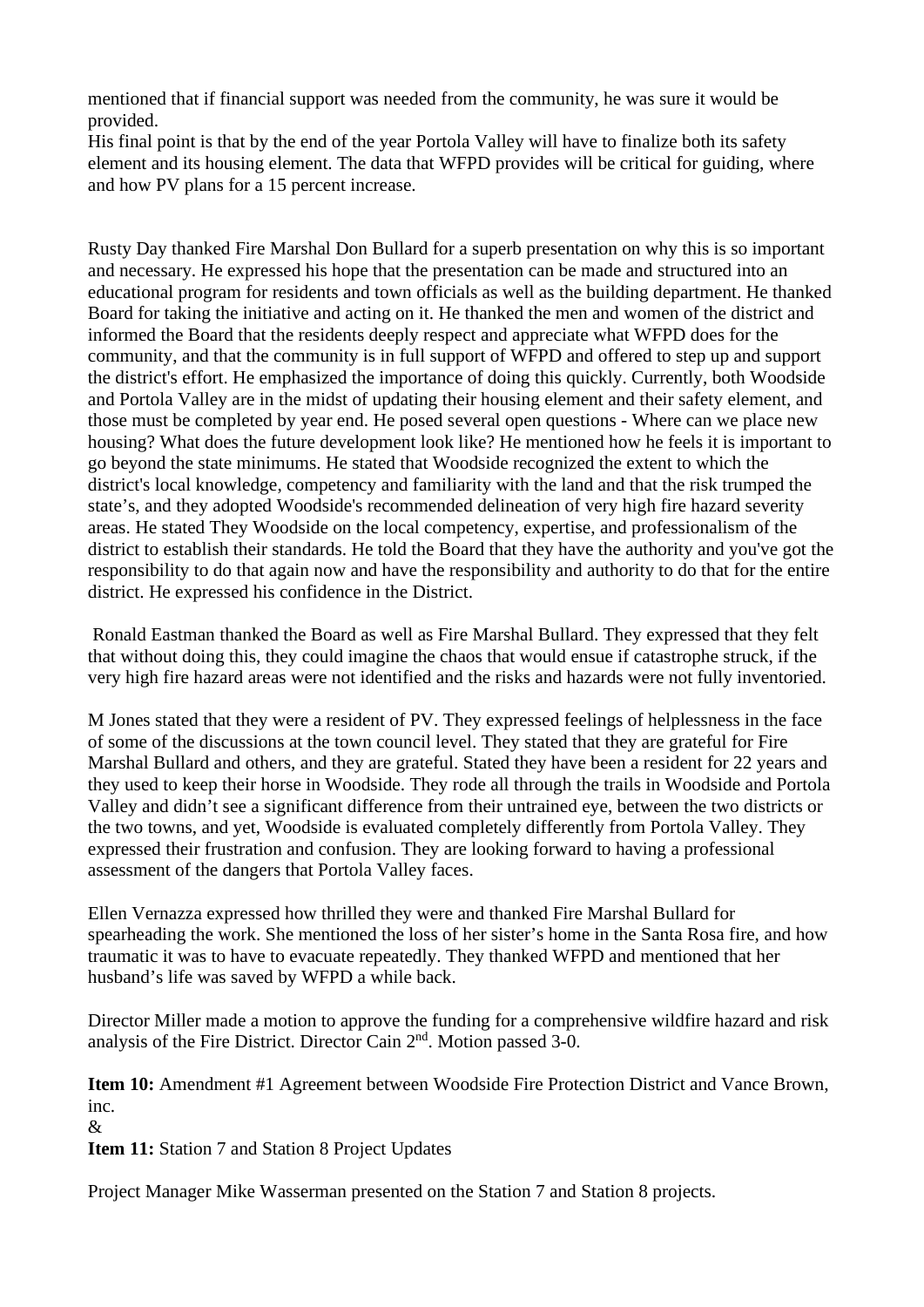Mike Wasserman advised the Board that interim Station 7 is coming along, with all the necessary permits now in place. They have obtained the primary building permit, as well as the special gate project permit to replace the gate at Sandhill and Whiskey Hill Street. This is to allow automated access for security control. They have obtained the deferred approval for the modular buildings and have obtained the encroachment permit with the County for the off-site work that's happening along Sandhill. Vance Brown construction has mobilized and completed all the underground work, the apparatus garage. Pacific Modular is constructing the buildings in Phoenix. They are ahead of schedule and expected to be delivered in late February and installed by the end of February. Vance Brown's updated construction estimate is 2.9 million dollars for the interim fire station, and the project will be complete and ready for occupancy in mid-April. It is being funded by the District in addition to the \$15 million.

Mike Wasserman advised the Board that Station 7 rebuild plans have been approved by the planning department. The anonymous donors, architects, engineers, and contractors have submitted the plans for building permits to the Town of Woodside. During that process, they have engaged CJW Architects, Stepford, which is the district's I.T. company, and TEA (which does all the emergency alerting and communication for the Fire District). The project is technically scheduled to be constructed from May through November 23<sup>rd</sup>. Vance Brown's estimated construction cost is \$24 million for this facility. That includes the demolition cost of the existing Station 7.

Mike Wasserman then updated the Board on Station 8. They have obtained planning department conditional approval and have now submitted for the building permits. We are still working with the neighbors in the Town, with the ASCC, to approve the landscaping screening design. He mentioned that they just need to get the ASCC to approve the design, to satisfy that condition of approval of the overall project. This project is scheduled to start construction in March and to be completed a year later in March of 2023. The estimated construction cost for Station 8 is \$6.5 million.

Mike Wasserman advised the Board that back in September, the board approved the Vance Brown's agreement for the \$15 million, and in that agreement, it was disclosed and discussed that there's a cap on how much money the donor is willing to participate with, which is \$10 million. In addition to that, there are certain things that the donor would not be paying for. They have just received these cost estimates on Station 7 and 8 from Vance Brown, as well as the updated one for interim Station 7. He stated that they broke up their costs between, the shell and the interiors and what the total budget is. There is about \$4.1 million of excluded items from the necessary scope, from the new Station 7 and 8. He also stated that when you combine and add in Interim Station 7 costs, exceed the donor's maximum contribution. This all totals to about \$8.4 million of additional funding. The amendment is allowing pre-authorization (Board's approval) of this additional expenditure of \$8.4 million, in order spend the money (aside from the \$15 million). He then opened for questions.

Chief Lindner advised the Board that they formed a committee that met with the architect and the build team, and they've been meeting on a regular basis. Early in the process, there was confusion as to what's not included. Nevertheless, this team has been going through with the desires. If they didn't have that information ahead of time, it was taken back to them to figure out if it was going to be excluded or not. Now, it's been figured out as to what's excluded and what's not excluded.

Mike Wasserman advised the Board that they have been coordinating all this through Bluebeam sessions. They have all the plans and are getting everybody's comments and collaborating on it. It's been ongoing for months. He mentioned another important piece to consider are construction cost inflation. In his firm, Capital Program Management, they are working on projects throughout the state and are being hit with unbelievable escalation or inflationary costs of construction. He stated that they are reflecting current costs from Vance Brown. But it is not fully bid out and locked in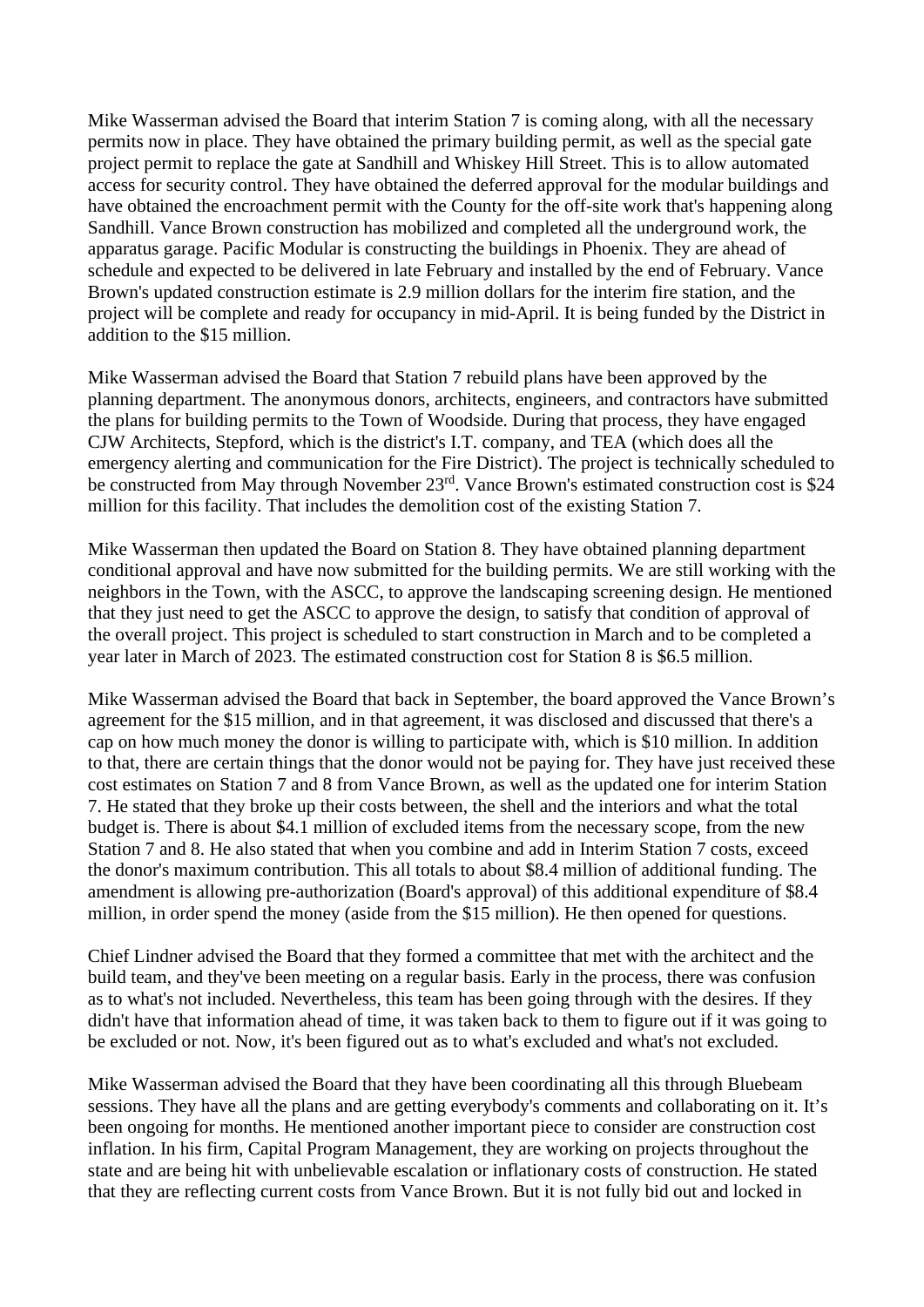numbers. At this point they are finally at that place, and just very recently received these estimates from Vance Brown. This is the way it calculated out, it showed \$8.4 million of additional funds will be necessary to implement these three projects.

Chief Lindner advised the Board that if they exceed the Amendment amount, they will have to come back to the Board. He stated that they do have the capital reserves. As well The Fire Foundation is being reached back out to, now that they have concrete numbers with the concrete designs.

Mike Wasserman advised the Board that currently the construction market is very volatile with costs. Vance Brown has been very open book about pricing. But they have not yet formally bid the project out so far, but they will be locking in all the trade costs soon. Once that is done, then we will know a lot better how firm the price is. Vance Brown included in their cost estimate, estimating contingencies, as well as some allowances and some other items to try to help ensure that this number doesn't go up. He mentioned that it is his job to ensure that any rise in costs is warranted.

Director Holthaus opened the floor for questions from the public.

Bob Adams addressed the Board and mentioned his hand was overlooked during Fire Marshal Bullard's presentation. He stated that he is appreciative of FM Bullard making sure to put in buildings as a fuel source. He also had read that in the Marshall Fire there were high winds, and he has heard people say that Portola Valley does not have high winds. He stated that even 20 mph winds can be cause for concern. He thanked FM Bullard for doing a great job and addressing the biggest issue that they have. He also reiterated that they would be glad to give physical help and administrative help. They are more than glad to assist and/or find people to assist.

Director Miller made a motion to approve Amendment #1 between Woodside Fire Protection District and Vance Brown Inc. Director Cain 2<sup>nd</sup>, motion passed 3-0.

# **Re-direct back to Financial Report:**

Chief Lindner asked Finance Manager Edwards if she had would like to address the Board.

Finance Manager Edwards mentioned the ERAF money the District is receiving, which will cover much of the pay for the interim, but based on the 19/20 and 20/21 year, we've received approximately 85 percent of the ERAF amount that the County has deducted from our revenues. With that said, in August, the previous year, 50 percent balance. Then in January, the current fiscal year, 50 percent. It is estimated on that, the total amount the District will receive this fiscal year will be \$3,948,000. She informed the Board they will be receiving \$1.4 million this month, which will be reported to you in February.

Finance Manager Edwards advised the Board that the Strike Team money received has been \$382,000. She expects another \$300,000. As well, November-December, the District's expenditures were a higher than expected. \$280,00 was paid out in retirement, vacation and sick leave. She placed \$500,000 in the 115 account that was set-up. She then closed by asking if there were any questions.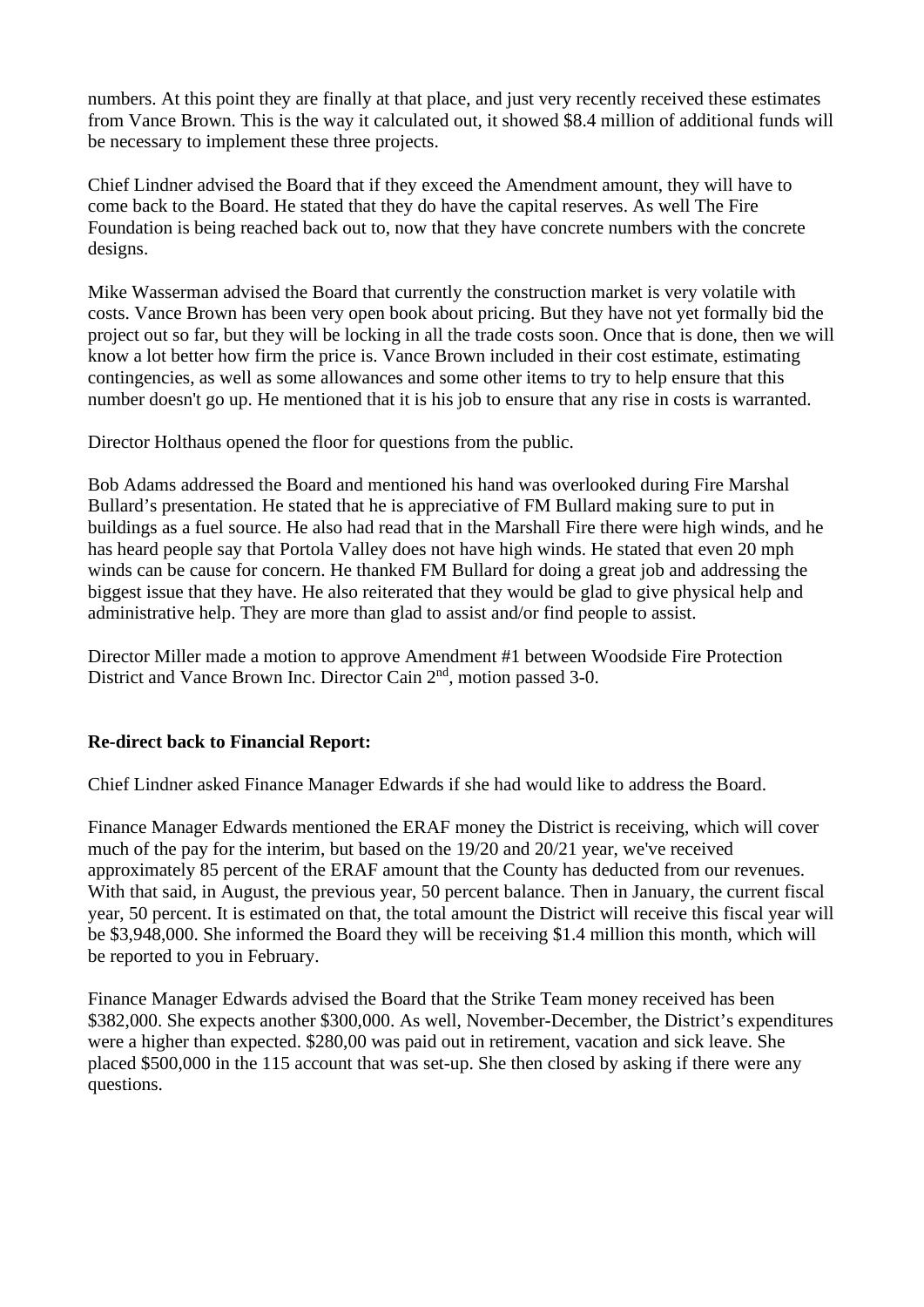## **Staff Reports:**

There were no further questions or comments from the Board regarding staff reports.

### **Fire Chief's Report:**

Fire Chief Lindner advised the Board on COVID-19 updates. Stated that based upon meetings at the County level, the County has hit the peak. As far as numbers that have tested positive, WFPD numbers are going down. If you look at the San Mateo County Health website, they have that reinfection factor. He posed the question - how many people can that person reinfected? It peaked two weeks ago at 1.6-1.7. It showed that for every infection, it was doubling somebody to get reinfected. They saw so many people getting infected with the virus. As of Monday, going into today, that number has gown down to 0.76. It has gone below one, which is a really positive sign. Secondary to that is the hospital, either as hospital admissions or entries into the hospitals via the emergency room, urgent care, advanced type of care or intensive care. The ICU admissions have been stable. The number of people in acute care has gotten significantly higher, but they're not seeing the numbers of people being in there for extended stays being intubated. Certainly not seeing deaths like last year. They're still there, but not to that level. He mentioned the positive in that those numbers seem to be going down. It is expected the rest of January is going to be bleak; and that once January passes, the County should start seeing those numbers become more and more tolerable with the possibilities of opening back up.

Fire Chief Lindner advised the Board that the State has asked all the counties to give numbers of line personnel, either EMTs or paramedics, to gauge how many people, they have out at every given agency, to try and project. There are jurisdictions within the county that got hit hard. More than 20+ percent of the workforce was out. The Fire District has not been affected to that level. Currently, WFPD COVID cases are at one. Personnel have been getting hit with other illnesses such as cold, flus, secondary illnesses, within themselves, their spouse, or their family. These people haven't been able to come to work because they've been asked to stay away. It's been multifaceted and our sick leave has raised for the month of December into January. They have received information today that the Governor is passing a sick leave compensation, meaning that the State will compensate for those that are sickened secondary to COVID related issues. That was done last year, expired at the end of September. They went and reinstated that, but they are unsure if it's being retroactive to a specific date or whether we just heard that today.

In November boosters were offered to all WFPD personnel because the District had hit the 6 month plus time frame where people get their second vaccine. The County once again asked WFPD for assistance from WFPD to administer boosters and assist the children that were getting their vaccinations.

Fire Chief Lindner mentioned that WFPD is fully stocked with supplies. He also advised the Board that the District's staffing program, Kronos was taken down due to a breach. Many agencies within the County utilize this system as well. It tracks scheduling, the distribution of overtime time, the accruals of vacation, sick leave, people building trades, et cetera. The system was completely down for the month of December, and it is just now starting to come back up.

Fire Chief Lindner advised the Board on new hires and future hires. Since last month, the four people that have been hired graduated December 17, they are all online. In the meantime, there are openings, secondary vacancies that were created through retirements at the end of the year, whether it be their disability retirements or just retirements. WFPD will be hiring anywhere from two to three for the next academy, which starts in March.